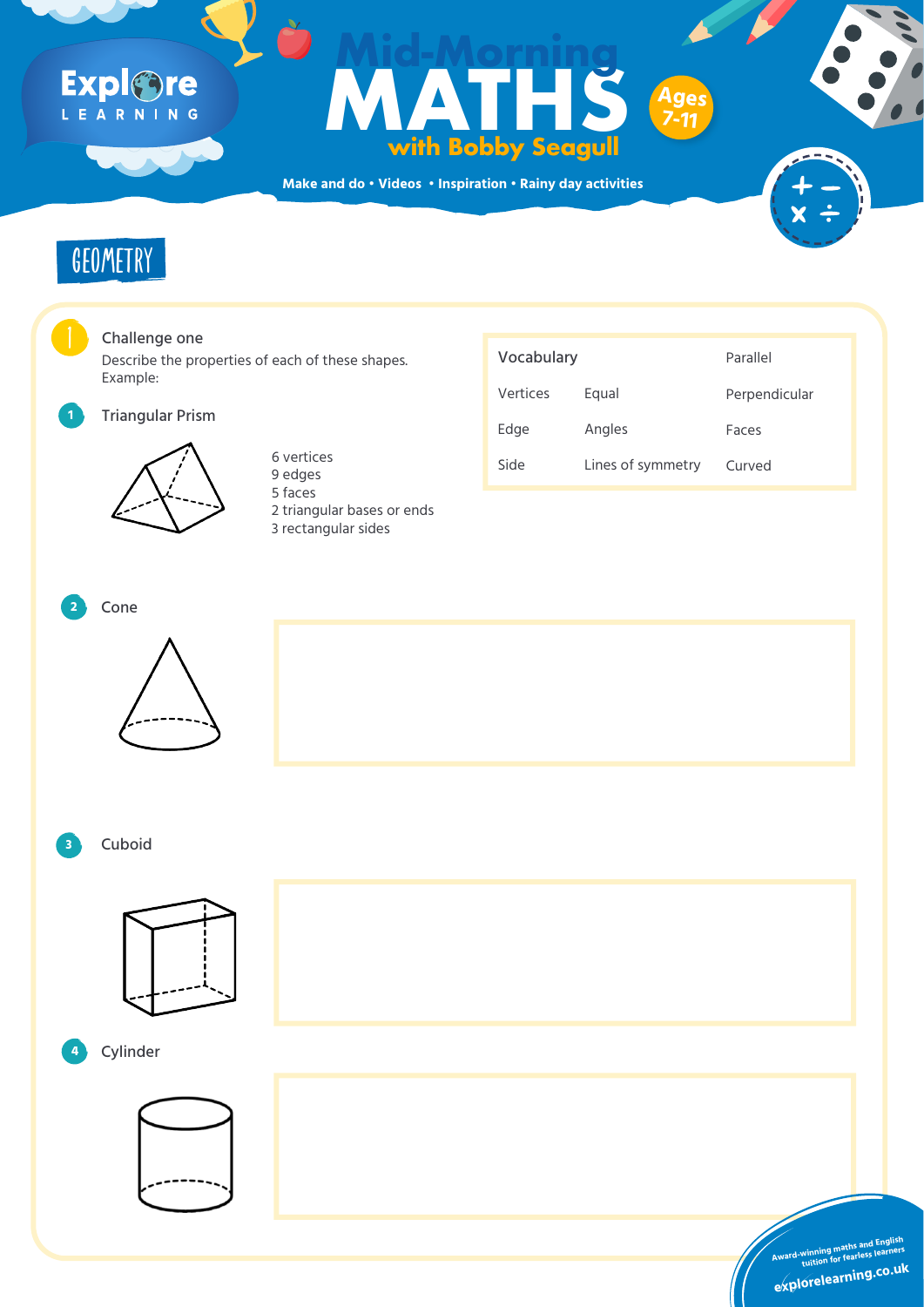**Make and do • Videos • Inspiration • Rainy day activities**

# Explore

## **Formulation Control Control Control Control Control Control Control Control Control Control Control Control Control Control Control Control Control Control Control Control Control Control Control Control Control Control C with Bobby Seagull Mid-Morning Ages 7-11**









### Challenge two

Describe these images to someone else without letting them see them. They need to draw what your describe. How close did they get?



**1**